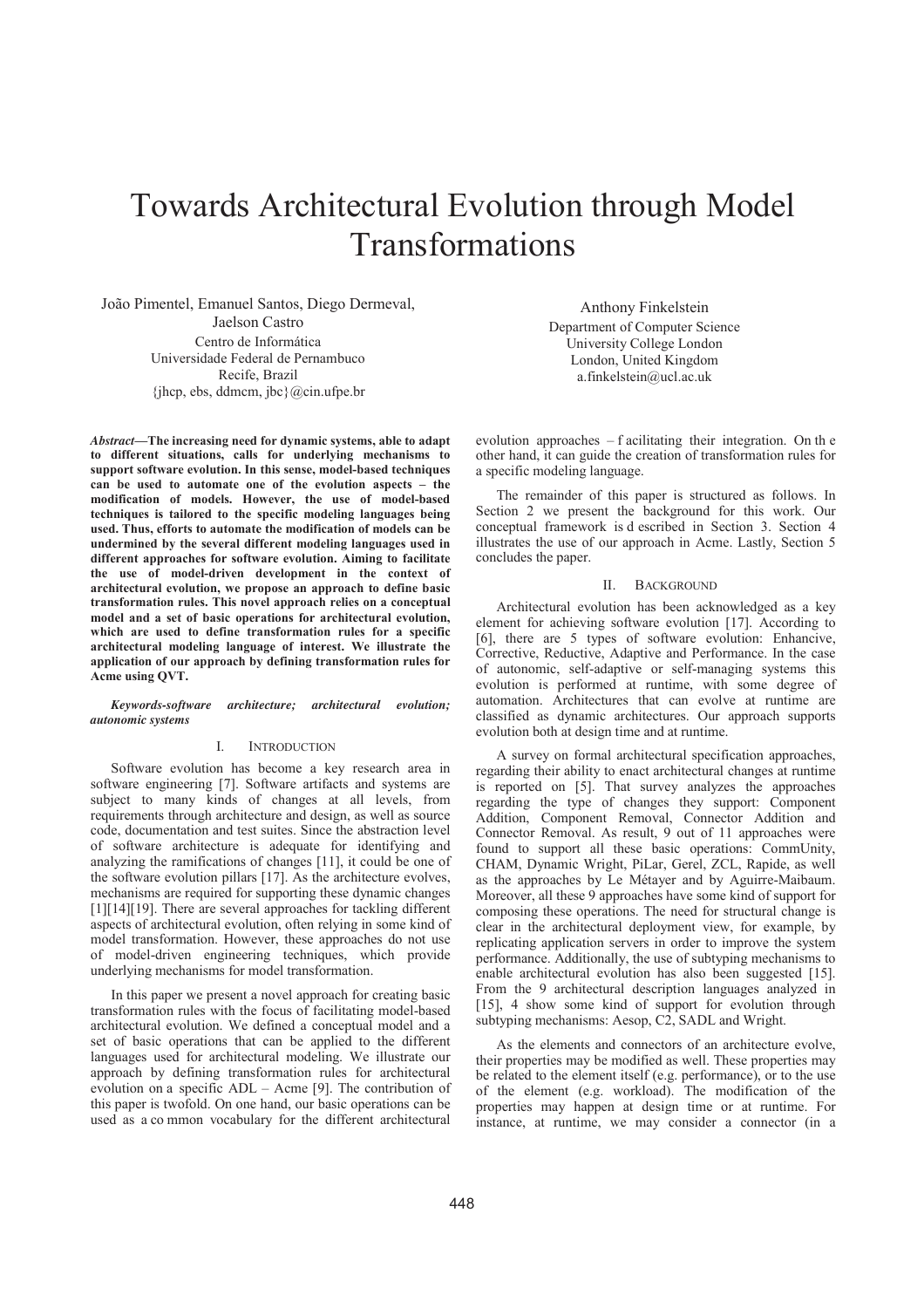deployment view) that is r eified in a physical network. Properties such as reliability and bandwidth of this connector may be subject to change over time. This kind of changes in properties of architectural elements is often ignored in the architectural models. We advocate that the evolution of these properties should be reflected in the models, as it allows us to (i) monitor the evolution of these properties, which in turn can be used to trigger adaptations, and to (ii) analyze the actual characteristics of a system using its architectural models. This alignment between what was designed (the initial model) and the actual implementation/deployment can help identify and reduce architectural erosion [15]. A particular research field that considers the evolution of the properties of architectural elements is that of service-oriented architectures. For instance [4][8] match services properties with non-functional requirements for selecting which services to use.

Some modeling languages that are not considered ADL can also be used for architectural modeling. Architectural behavior has been defined in languages such as Statecharts, ROOMcharts, SDL, Z, Use-Case, Use-Case Maps, Sequence diagrams, Collaboration diagrams and MSCs [2]. For instance, Statecharts can be used to describe the different states of a component, as well the transitions between them; Use-Case diagrams can express the different activities performed by an element of a system, from the user' point-of-view. Thus, when dealing with architectural evolution, we cannot neglect these languages. Similarly, the use of goal-based notations such as Kaos and  $i^*$  for architectural modeling has been promoted in some research endeavors [12][18].

#### **III. CONCEPTUAL FRAMEWORK**

Based on a review of the architectural modeling approaches mentioned in the previous section, we devised a framework for architectural evolution empowering through model transformations, which can be applied to different modeling languages. This framework comprises a conceptual model, used to classify the different constructs of a modeling language. as well as a set of basic architectural evolution operations defined upon the conceptual model.

Architectural models are composed of architectural elements - e.g., components, services, classes and states - and links that define connections between these elements  $-$  e.g., connectors, requests, association links and events. Both elements and links may have properties, which can be used to provide a detailed description of elements and links. Moreover, elements may have sub-elements, i.e., elements that are part of them. Fig. 1 shows a model that represents these concepts. Using the graph terminology, elements can be considered typed nodes, links can be considered directed edges and properties can be considered labels of a node/edge.

This conceptual model can be applied to different architectural description languages, as well as to other modeling languages that are used for architectural modeling (e.g., Statecharts, Sequence diagrams, Use-Case and  $i^*$ ). The (meta-)metamodel of the VPM language [3] resembles our conceptual model, being essentially composed by elements (entities) and links (relations) but neglecting their properties. That work provides a metamodeling language, whereas our conceptual model is used to classify the constructs of existing



metamodels in order to guide the creation of transformation rules. Thus, our approach is n ot tied to any particular metamodeling nor transformation specification language.

#### A. Basic Architectural Evolution Operations

This conceptual model enabled us to define 7 basic operations required to s upport architectural evolution with model transformations: Add Element, Remove Element, Add Link, Remove Link, Add Property, Remove Property and Change Property. These operations support the 2 different types of architectural model changes described in Section  $2$ structural/topology changes and property changes. These operations are described next.

# 1) Add Element

Inserts a new element in a model. A particular case is when the new element is a sub-element of another element. Usually, an element has a name or an identifier.

#### 2) Remove Element

Deletes an element from a model. Caution should be taken when removing elements from a model, as it is important to maintain the integrity of the model. For instance, if an element is removed, it is most likely that it will also be necessary to remove the links associated with that element.

#### $3)$  Add Link

Inserts a new link connecting elements of the model.

#### 4) Remove Link

Deletes a link from a model. Here again caution should be taken, as elements without links may result in invalid models.

#### 5) Add Property

Inserts a property in an element or in a link. Usually, the property has a name or an identifier, as well as other attributes such as value, default value and type.

#### 6) Remove Property

Deletes a property from an element or from a link.

## 7) Change Property

Modifies the content of an attribute of a property, e.g., the actual value, or its type. A similar effect could be achieved by combining the Remove Property and the Add Property operations. However, as modifying a property is conceptually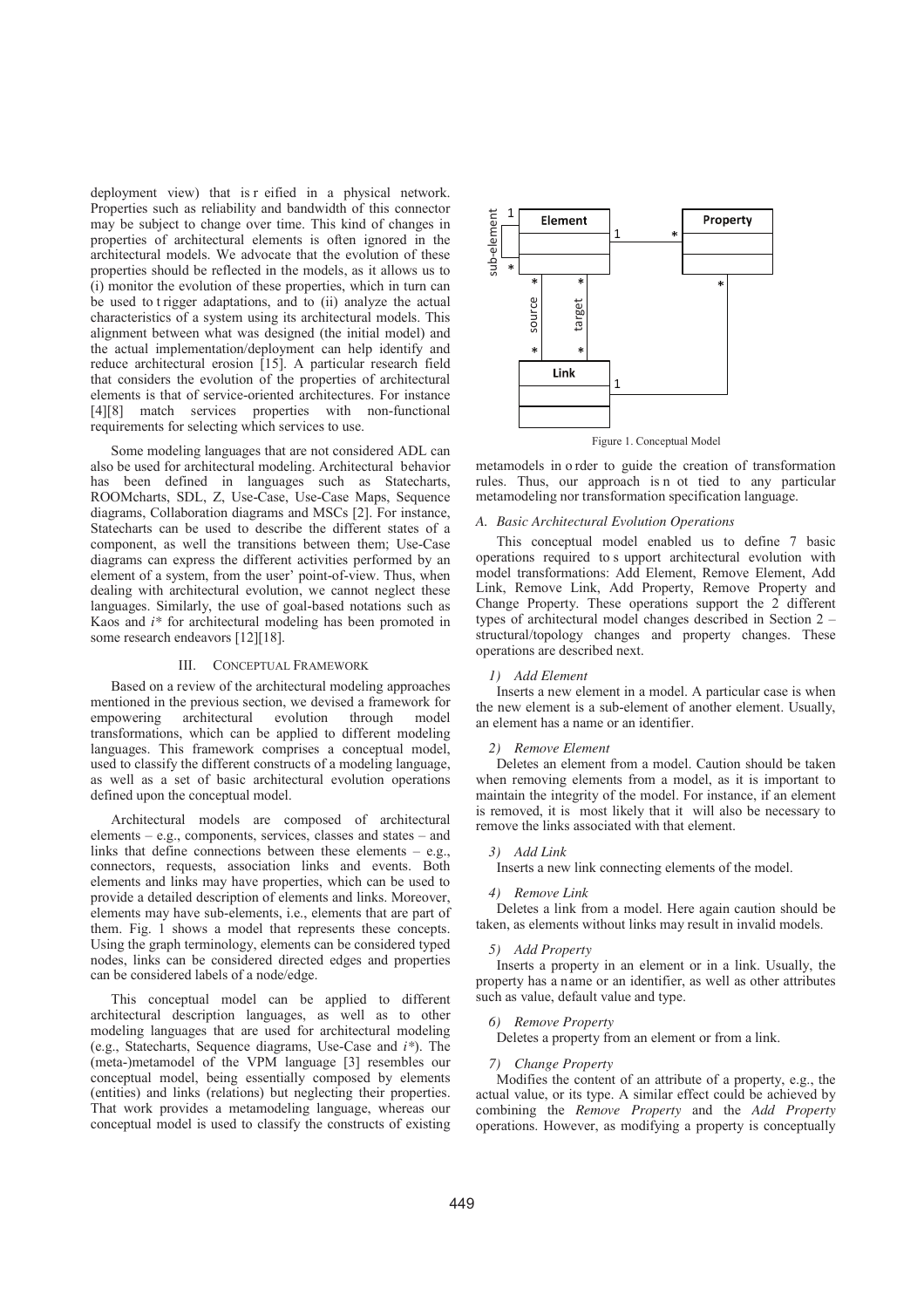different from replacing it, we decided to define this specific operation.

We decided against the definition of *Change Element* and *Change Link* operations as they essentially consist of changing their properties or adding/removing sub-elements.

These operations are similar to the five basic operations for graph-based model transformations [13]: create node, connect nodes, delete node, delete edge and set label. Our notion of property can be seen as an elaborated kind of label, leading us to defining three different property-related operations. Moreover, our conceptual model also supports the definition of sub-elements, which is an important feature in some architectural modeling languages.

#### *B. Model Transformation Rules*

In order to use the power of model-driven development for architectural evolution, it is necessary to define transformation rules for a particular modeling language. In order to describe these rules, the first step is to classify the constructs of the language based on the conceptual model of Fig.  $1 - i.e.,$  to identify which are the elements, sub-elements, links and properties of that particular language. Then one can proceed to instantiate the basic architectural evolution operations for each element, link and property of the language.

Once all basic operations are defined, the transformation rules can be developed using a model transformation framework (such as QVT) or using a general-purpose programming language. The development of these rules can be quite straightforward, as presented in the next section. However, the complexity of the language in focus may pose some additional challenges.

# IV. MODEL TRANSFORMATIONS FOR ARCHITECTURAL EVOLUTION ON ACME

In this section we illustrate the use of our conceptual framework to enable architectural evolution on a specific ADL: Acme [9]. Acme components characterize computational units of a s ystem. Connectors represent and mediate interactions between components. Ports correspond to external interfaces of components. Roles represent external interfaces of connectors. Ports and roles are points of interaction, respectively, between components and connectors  $-$  they are bound together through attachments. Systems are collections of components, connectors and a description of the topology of the components and connectors. Systems are captured via graphs whose nodes represent components and connector and whose edges represent their interconnectivity. Properties are annotations that define additional information about elements (components, connectors, ports, roles, representations or systems). Representations allow a component or a connector to describe its design in detail by specifying a sub-architecture that refines the parent element. The elements within a representation are linked to (external) ports through bindings.

### *A. Applying the conceptual framework*

Considering our conceptual framework, we identified the basic operations required to evolve an architectural model in Acme. The Acme elements are *Component*, *Connector*, *Role, Port* and *Representation*. Particularly, the last three elements are sub-elements – *Role* is a sub-element of *Connector*. Port is a sub-element of component and *Representation* is a subelement of both *Component* and *Connector*. Please note that *Connector* is not an actual link – instead, it is an element that is (indirectly) linked to *Component* through Attachment. The only links in Acme are *Attachment* and *Binding*. An attachment links an internal port of a component to a role of a connector, while a binding links an internal port to an external port of a representation. Lastly, *Property* expresses the properties of each element or of a System.

Thus, the basic operations for architectural evolution in Acme were defined: Add Component, Add Port, Add Connector, Add Role, Add Representation: Remove Component, Remove Port, Remove Connector, Remove Role, Remove Representation; Add Attachment, Add Binding; Remove Attachment, Remove Binding; Add Property; Remove Property; Change Property. Since all properties in Acme share the same structure, we did not need to define different property operations  $-$  e.g., there is no benefit in defining different  $Add$ *Component Property* and *Add Connector Property* operations.

#### *B. Acme evolution with QVT*

In this section we present how the basic operations can be implemented using a model transformation framework. Here we are using QVT, which comprises a language for specifying model transformations based on the Meta Object Facility -MOF and on the Object Constraint Language  $-$  OCL.

Fig. 2 s hows the QVT Operational code for the Add *Component* operation. The first line states the metamodel that will be used in the transformation, which is the Acme metamodel. The second line declares the *Add Component* transformation, informing that the same model (aliased *acmeModel*) will be used both as input and as output. Other than the input models, QVT transformations accept input through the mechanism of configuration properties. Line 3 presents the input variable of this transformation, which is the component name. In QVT, the entry point of the transformation is the signature-less *main* operation. Our *main* operation (lines 4-7) calls the mapping of the root object of the model, which is System. The transformation itself is performed by the *Apply* Add Component mapping (lines 8-12), which inserts a new component. The component constructor is defined in lines 13-16, it simply assigns the given name to the component.

Fig. 3 presents the mapping of the *Remove Port* transformation (the other elements of the transformation are very similar to that of Fig. 2). In this mapping we traverse all ports of the model (Line  $\overline{3}$ ), so that when port with the given name is found (Line 5) it is deleted from the model (Line 7).

Here we have described a straightforward implementation of the basic architectural evolution operations for Acme. However, there is room for improvement. For example, where clauses can be defined for preventing the addition of a component with an empty name, or the removal of a port that is still attached to some role.

## V. CONCLUSION AND FUTURE WORK

The conceptual framework defined in this paper is generic enough to allow its application on different architectural